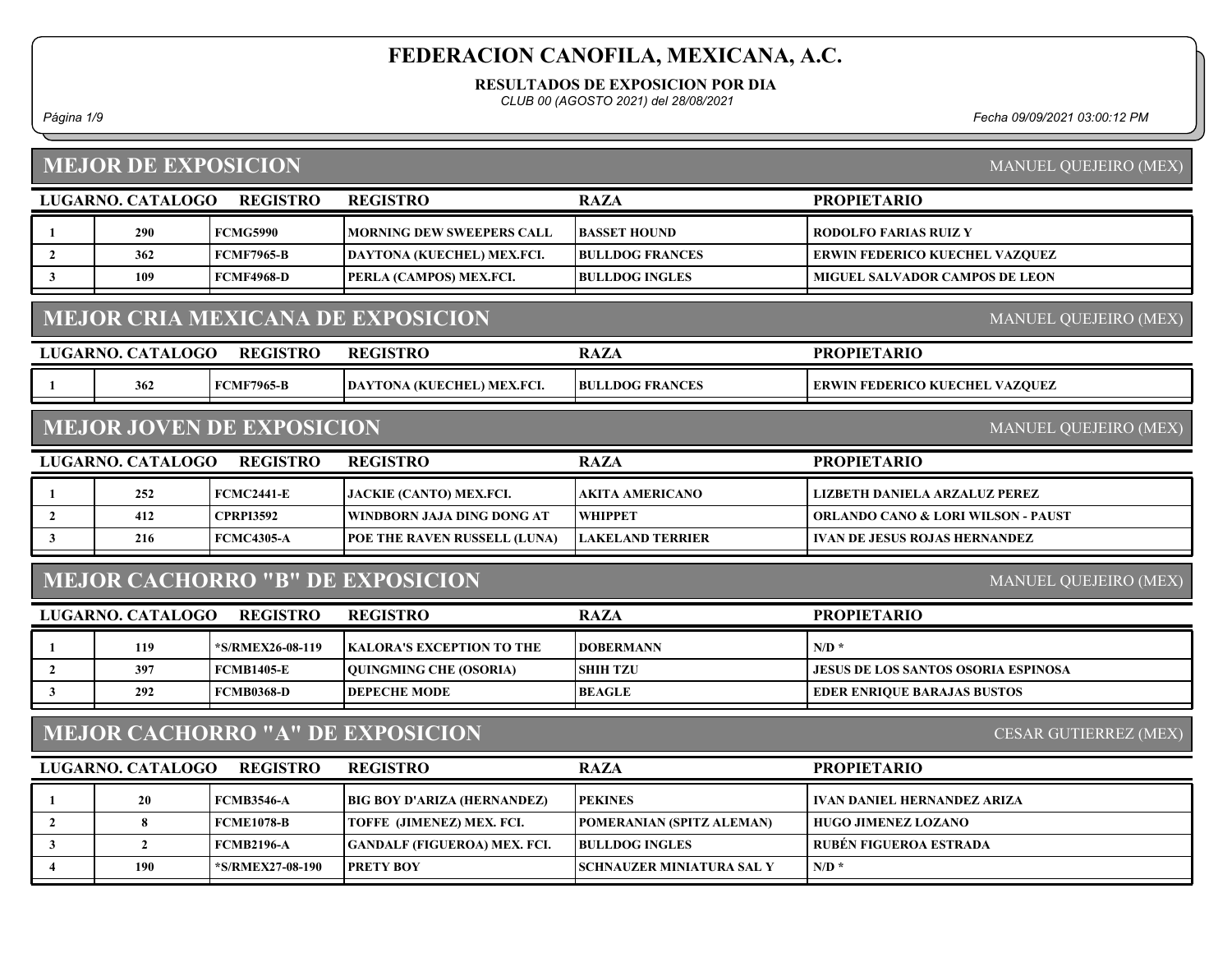RESULTADOS DE EXPOSICION POR DIA

CLUB 00 (AGOSTO 2021) del 28/08/2021

Página 2/9 Fecha 09/09/2021 03:00:12 PM

## MEJOR VETERANO DE EXPOSICION

| REGISTRO<br>LUGARNO. CATALOGO |     |                   | <b>REGISTRO</b>                     | <b>RAZA</b>            | <b>PROPIETARIO</b>            |
|-------------------------------|-----|-------------------|-------------------------------------|------------------------|-------------------------------|
|                               | 88  | <b>FCML6905-C</b> | <b>GANNICUS (MEYER) MEX.FCI.</b>    | <b>BULLDOG INGLES</b>  | <b>MANUEL MEYER CABRERA</b>   |
|                               | 380 | FCMG3828          | <b>  KRUMME FURCHE HUMMER</b>       | <b>EKROMFOHRLANDER</b> | I DONNA WALKER                |
|                               | 413 | MA-5964-B         | <b>GREAT ISKRA STREAM (MARINES)</b> | <b>WHIPPET</b>         | LAURA EDNA RODRIGUEZ MARTINEZ |
|                               |     |                   |                                     |                        |                               |

## MEJOR DE GRUPO 1

MANUEL QUEJEIRO (MEX)

| LUGARNO. CATALOGO | <b>REGISTRO</b>  | <b>REGISTRO</b>                                    | <b>RAZA</b>                  | <b>PROPIETARIO</b>                   |
|-------------------|------------------|----------------------------------------------------|------------------------------|--------------------------------------|
| 48                | FCMB1692         | MONTAGUE DE LA VIE EN ROSE AT   PASTOR DE PICARDO_ |                              | <b>JACOUELINE &amp; AMBER FINKEL</b> |
| 24                | *S/RMEX26-08-024 | <b>IBEGATELLE IX CHEL</b>                          | ANTIGUO PASTOR INGLES        | $N/D$ *                              |
| 56                | FCMD0733-C       | KUALICORG MAZIKEEN KC                              | <b>TWELSH CORGI PEMBROKE</b> | ELDA ADRIANA VILCHIS ORTIZ           |
| 42                | FCMD2940         | <b>HIGHTIDE'S GIRL ON FIRE FOR</b>                 | <b>IPASTOR AUSTRALIANO</b>   | <b>FULGENCIO ANDRES SALGADO ROA</b>  |

## MEJOR JOVEN DE GRUPO 1

MANUEL QUEJEIRO (MEX)

MANUEL QUEJEIRO (MEX)

MANUEL QUEJEIRO (MEX)

PROPIETARIO

| LUGARNO, CATALOGO | <b>REGISTRO</b>   | <b>REGISTRO</b>                    | <b>RAZA</b>                     | <b>PROPIETARIO</b>           |
|-------------------|-------------------|------------------------------------|---------------------------------|------------------------------|
| 44                | <b>FCME7954-A</b> | AMEZCAL (LIMA) MEX.FCI.            | <b>PASTOR BELGA GROENENDAEL</b> | DANA SOFIA LIMA RODRIGUIEZ   |
|                   | <b>FCME1426</b>   | <b> ORGULLO WAYUU DE LA LOMITA</b> | <b>IBORDER COLLIE</b>           | DANIEL CAYON LOPEZ           |
| 45                | <b>FCMC6184-A</b> | <b>TRORY DE ROCHEFOUCAULD</b>      | <b>IPASTOR DE PICARDO</b>       | <b>WALKER JACKIE</b>         |
|                   | <b>FCMC4893-C</b> | ANES AUSSIES CANDY GIRL MEX.       | <b>PASTOR AUSTRALIANO</b>       | <b>CRIADERO ANES AUSSIES</b> |

## MEJOR CACHORRO DE GRUPO 1

| LUGARNO. CATALOGO | <b>REGISTRO</b> | <b>REGISTRO</b> |  |
|-------------------|-----------------|-----------------|--|

|  | ACOC<br>-F6<br>.w.ww- | <b>CH (MARTIN)</b><br>™AH ∧<br>N A C<br>SASSE | FLAND<br>D A<br>FOR DE<br>90 P. | <b>^OBAR</b><br>NDRE<br><b>VIER</b><br><b>NAK</b><br>. |
|--|-----------------------|-----------------------------------------------|---------------------------------|--------------------------------------------------------|
|  |                       |                                               |                                 |                                                        |

# MEJOR VETERANO DE GRUPO 1

| LUGARNO. CATALOGO | <b>REGISTRO</b> | <b>REGISTRO</b>                     | <b>RAZA</b>                    | <b>PROPIET</b><br>TARIO |
|-------------------|-----------------|-------------------------------------|--------------------------------|-------------------------|
| つち                | <b>FCMK9606</b> | <b>BLUESHIRE'S B'LIZE N'GWYNEDD</b> | <b>  ANTIGUO PASTOR INGLES</b> | <b>ALLENE HUTCHESON</b> |

MANUEL QUEJEIRO (MEX)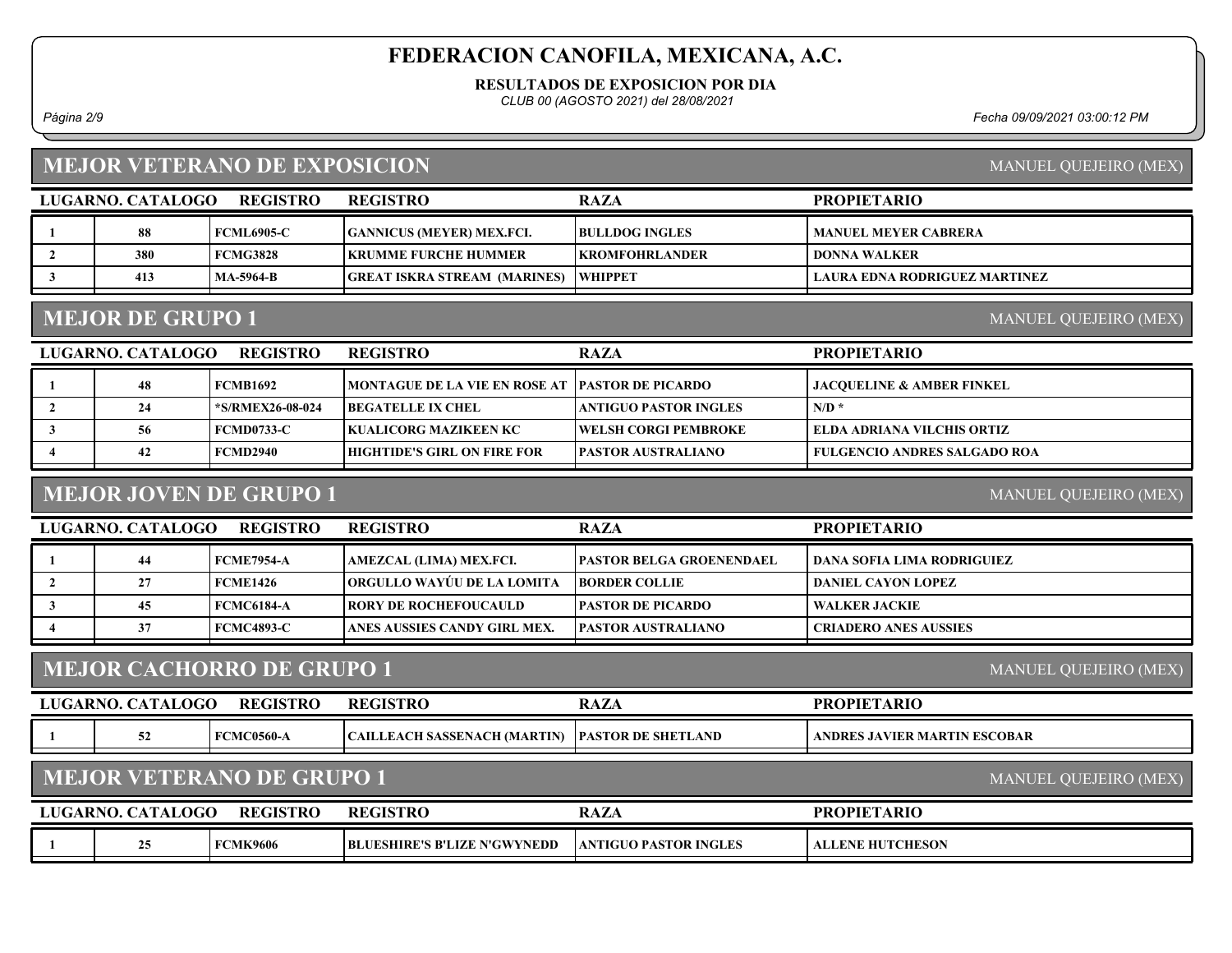#### RESULTADOS DE EXPOSICION POR DIA

CLUB 00 (AGOSTO 2021) del 28/08/2021

Página 3/9 Fecha 09/09/2021 03:00:12 PM

#### MEJOR DE GRUPO 2

| LUGARNO. CATALOGO | <b>REGISTRO</b>   | <b>REGISTRO</b>                              | <b>RAZA</b>           | <b>PROPIETARIO</b>                    |
|-------------------|-------------------|----------------------------------------------|-----------------------|---------------------------------------|
| 109               | FCMF4968-D        | <b>PERLA (CAMPOS) MEX.FCI.</b>               | <b>BULLDOG INGLES</b> | <b>MIGUEL SALVADOR CAMPOS DE LEON</b> |
| 128               | <b>FCME6743</b>   | <b> KELSIA CLAIRE DE LUNE</b>                | <b>IDOBERMANN</b>     | <b>JORGE IVAN MONTOYA FLORES Y</b>    |
| 175               | <b>FCMF6755-A</b> | FUERTE VON DER GOPA'S MEX. FCI.   ROTTWEILER |                       | <b>JORGE GOMEZ ACOSTA</b>             |
| 283               | <b>FCMI3774-D</b> | ANDREA (VARGAS) MEX. FCI.                    | <b>BOXER</b>          | NAHUM ALAIN VARGAS SANCHEZ            |

## MEJOR JOVEN DE GRUPO 2

LUGARNO. CATALOGO REGISTRO REGISTRO NAZA PROPIETARIO REGISTRO 1 | 115 | FCMD2440 | ROCK IT-ARGENTINA SINATRA ON | DOBERMANN | SILVIA INES TOJO Y 2 | 65 | FCMC3166-B | WOTAN (ZAGAL) MEX.FCI. | BOXER | ELIAS ZAGAL VILCHIS 3 | 153 | FCMF4654 | HELLBOY | PASTOR DEL CAUCASO | TALYAH COJUC INZUNZA 4 81 FCME8873-A SIR ANGUS YOUNG (GUTIERREZ) BULLDOG INGLES LUIS EFRAIN PEREZ FLORES

#### MEJOR CACHORRO DE GRUPO 2

JUAN LUIS MARTINEZ (MEX)

JUAN LUIS MARTINEZ (MEX)

| <b>REGISTRO</b><br>LUGARNO. CATALOGO |     |                        | <b>REGISTRO</b>                   | <b>RAZA</b>                | <b>PROPIETARIO</b>                 |
|--------------------------------------|-----|------------------------|-----------------------------------|----------------------------|------------------------------------|
|                                      | 119 | <b>S/RMEX26-08-119</b> | <b>IKALORA'S EXCEPTION TO THE</b> | <b>IDOBERMANN</b>          | $N/D$ *                            |
|                                      | 62  | <b>FCMC6779-C</b>      | AAM ROGER (CORTINA) MEX.FCI.      | <b>BOXER</b>               | <b>EDUARDO CORTINA DE LA PARRA</b> |
|                                      | 75  | FCMC6986-A             | <b>EL MUÑECO DE LA CIUDAD</b>     | <b>BULLDOG INGLES</b>      | ISRAEL SALCEDO GARCIA              |
|                                      | 186 | FCMB0297-A             | <b>ORION (ARCE) MEX. FCI.</b>     | SCHNAUZER MINIATURA NEGRO- | ARCE MENDOZA ALFREDO               |

#### MEJOR VETERANO DE GRUPO 2

| LUGARNO. | . CATALOGO | <b>REGISTRO</b> | <b>REGISTRO</b>                  | RAZ                   | <b>PROPIETARIO</b>               |
|----------|------------|-----------------|----------------------------------|-----------------------|----------------------------------|
|          | 0Ō         | 1 FCML6905-C    | <b>GANNICUS (MEYER) MEX.FCI.</b> | <b>BULLDOG INGLES</b> | <b>MANUEL</b><br>. MEYER CABRERA |

#### MEJOR DE GRUPO 3

MANUEL QUEJEIRO (MEX)

JUAN LUIS MARTINEZ (MEX)

| <b>REGISTRO</b><br>LUGARNO. CATALOGO |     |                 | <b>REGISTRO</b>                   | <b>RAZA</b>              | <b>PROPIETARIO</b>                     |
|--------------------------------------|-----|-----------------|-----------------------------------|--------------------------|----------------------------------------|
|                                      | 218 | <b>FCMC0556</b> | <b>TEORLEGD MAJESTIC T'CHALLA</b> | <b>ISEALYHAM TERRIER</b> | HECTOR LUNA RAMIREZ Y                  |
|                                      | 209 | FCMC2169-A      | <b>SIMON (LOMELI) MEX.FCI.</b>    | CAIRN TERRIER            | <b>  JOSE MARIANO LOMELI VELAZOUEZ</b> |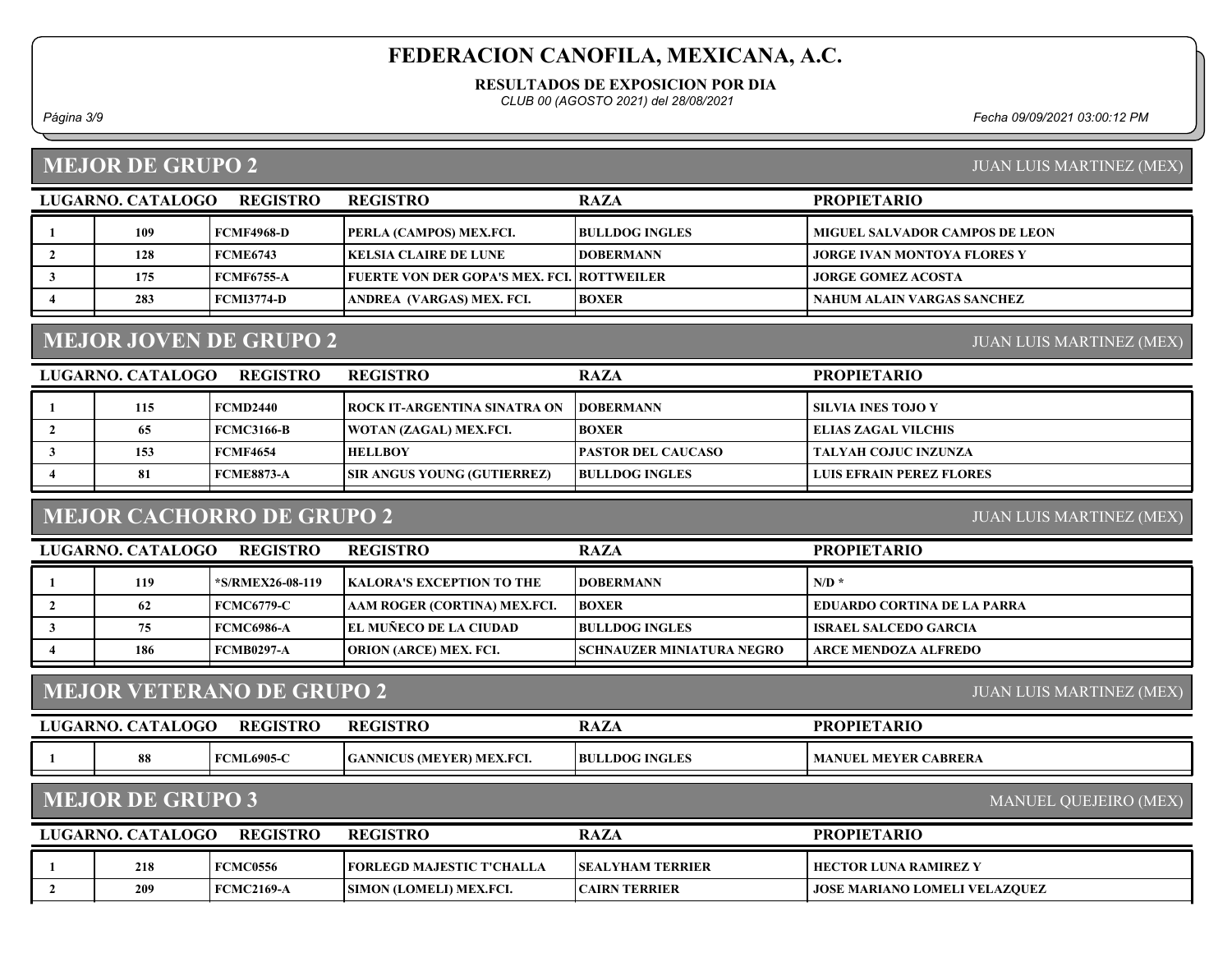RESULTADOS DE EXPOSICION POR DIA

CLUB 00 (AGOSTO 2021) del 28/08/2021

Página 4/9 Fecha 09/09/2021 03:00:13 PM

|                         | <b>MEJOR DE GRUPO 3</b><br>MANUEL QUEJEIRO (MEX)              |                   |                                     |                                 |                                             |  |  |  |
|-------------------------|---------------------------------------------------------------|-------------------|-------------------------------------|---------------------------------|---------------------------------------------|--|--|--|
|                         | LUGARNO. CATALOGO                                             | <b>REGISTRO</b>   | <b>REGISTRO</b>                     | <b>RAZA</b>                     | <b>PROPIETARIO</b>                          |  |  |  |
| 3                       | 208                                                           | <b>FCME4466-E</b> | <b>ROMINA AT BENNY (CHAVEZ)</b>     | <b>BULL TERRIER</b>             | <b>BENITO GALLARDO LUNA</b>                 |  |  |  |
| $\overline{\mathbf{4}}$ | 227                                                           | <b>FCMG7497-A</b> | MC'ROC TRISTANSIR MEX.FCI.          | WEST HIGHLAND WHITE TERRIER     | <b>CRIADERO MC'ROC</b>                      |  |  |  |
|                         | <b>MEJOR JOVEN DE GRUPO 3</b><br>MANUEL QUEJEIRO (MEX)        |                   |                                     |                                 |                                             |  |  |  |
|                         | LUGARNO. CATALOGO                                             | <b>REGISTRO</b>   | <b>REGISTRO</b>                     | <b>RAZA</b>                     | <b>PROPIETARIO</b>                          |  |  |  |
| 1                       | 216                                                           | <b>FCMC4305-A</b> | POE THE RAVEN RUSSELL (LUNA)        | <b>LAKELAND TERRIER</b>         | <b>IVAN DE JESUS ROJAS HERNANDEZ</b>        |  |  |  |
| $\overline{2}$          | 220                                                           | <b>FCMC6166-A</b> | TUK TUK (CARDENAS) MEX. FCI.        | <b>STAFFORDSHIRE TERRIER</b>    | <b>DAVID CARDENAS RIOS</b>                  |  |  |  |
| $\mathbf{3}$            | 232                                                           | <b>CPRPJ5841</b>  | <b>BRAVA YORK TENIS ISIS</b>        | YORKSHIRE TERRIER               | <b>LAURA LIZZETH GUTIERREZ CONDADO</b>      |  |  |  |
| 4                       | 212                                                           | <b>FCME5890-A</b> | RG HIGH HOPE (GUTIERREZ)            | <b>FOX TERRIER DE PELO LISO</b> | <b>RUBEN ALEJANDRO GUTIERREZ CASTRO</b>     |  |  |  |
|                         | <b>MEJOR CACHORRO DE GRUPO 3</b><br>MANUEL QUEJEIRO (MEX)     |                   |                                     |                                 |                                             |  |  |  |
|                         | LUGARNO. CATALOGO                                             | <b>REGISTRO</b>   | <b>REGISTRO</b>                     | <b>RAZA</b>                     | <b>PROPIETARIO</b>                          |  |  |  |
| 1                       | 199                                                           | <b>FCMC6376-D</b> | LADY SHANY (SANTOS) MEX.FCI.        | <b>BULL TERRIER</b>             | <b>JORGE SANTOS LIMA</b>                    |  |  |  |
| $\mathbf{2}$            | 214                                                           | <b>FCMC6156-D</b> | DIONE (HERNANDEZ) MEX. FCI.         | <b>JACK RUSSELL TERRIER</b>     | <b>IGNACIO DE JESUS HERNANDEZ RODRIGUEZ</b> |  |  |  |
| $\mathbf{3}$            | 229                                                           | <b>FCMD3314-A</b> | <b>DANCIN' IN CIRCLES (CANSECO)</b> | YORKSHIRE TERRIER               | <b>CANSECO PRADO GABRIEL</b>                |  |  |  |
|                         | <b>MEJOR DE GRUPO 4</b>                                       |                   |                                     |                                 | MANUEL QUEJEIRO (MEX)                       |  |  |  |
|                         | LUGARNO. CATALOGO                                             | <b>REGISTRO</b>   | <b>REGISTRO</b>                     | <b>RAZA</b>                     | <b>PROPIETARIO</b>                          |  |  |  |
| 1                       | 238                                                           | <b>FCMG6065</b>   | XYLON UIT 'T VOORTSE HUYS           | <b>DACHSHUND MINIATURA PELO</b> | <b>PEGGY GUTIERREZ-OTERO</b>                |  |  |  |
| $\overline{2}$          | 239                                                           | <b>FCMC7329</b>   | <b>VINDOX ALEXANDER</b>             | <b>DACHSHUND MINIATURA PELO</b> | <b>JOSE LUIS CERBON GUTIERREZ</b>           |  |  |  |
|                         | <b>MEJOR JOVEN DE GRUPO 4</b><br><b>MANUEL QUEJEIRO (MEX)</b> |                   |                                     |                                 |                                             |  |  |  |
|                         | LUGARNO. CATALOGO                                             | <b>REGISTRO</b>   | <b>REGISTRO</b>                     | <b>RAZA</b>                     | <b>PROPIETARIO</b>                          |  |  |  |
| 1                       | 237                                                           | <b>FCMC6502-A</b> | IÑAKI (NALES) MEX. FCI.             | <b>DACHSHUND MINIATURA PELO</b> | <b>ERNESTO NALES MARTINEZ</b>               |  |  |  |
|                         |                                                               |                   |                                     |                                 |                                             |  |  |  |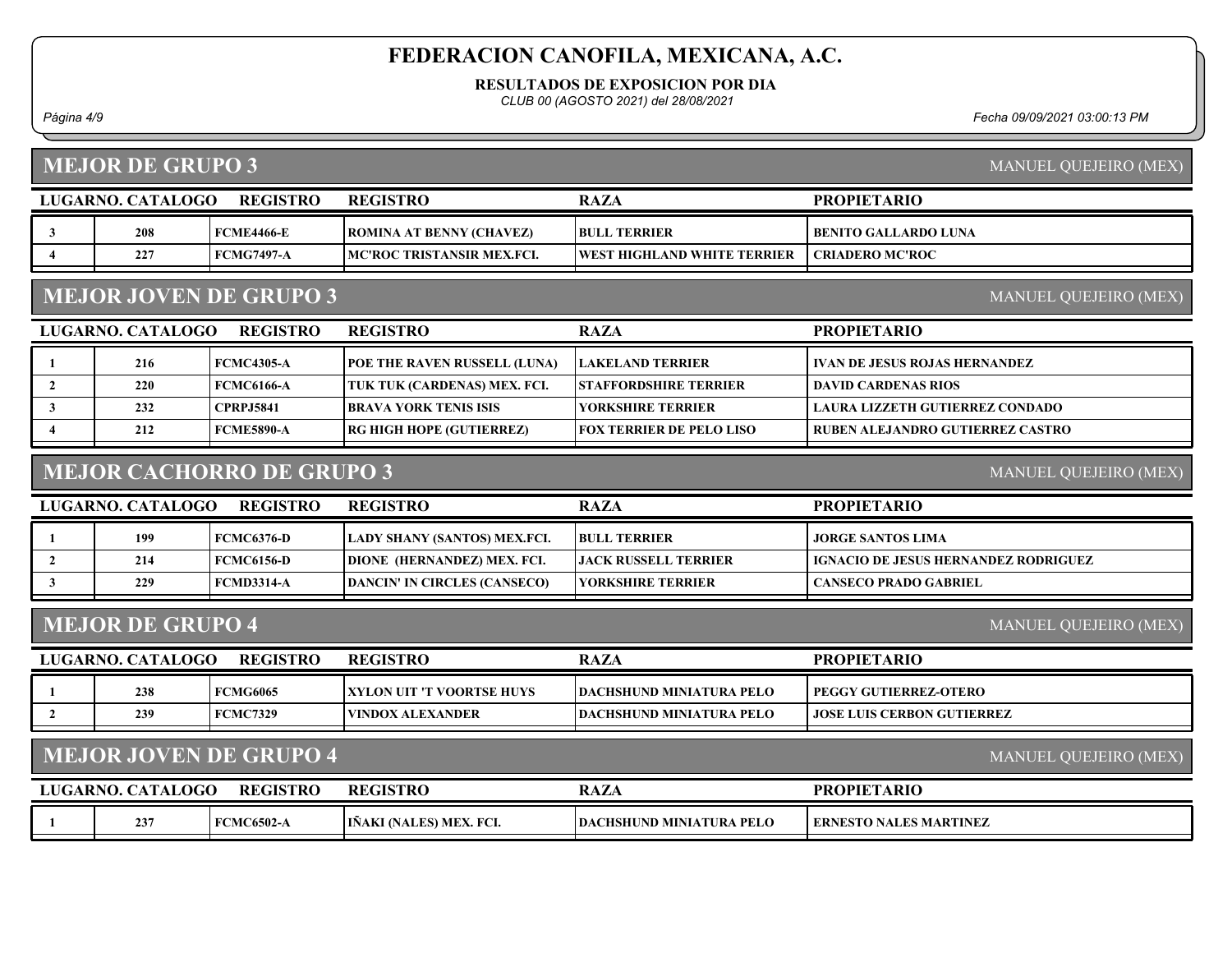RESULTADOS DE EXPOSICION POR DIA

CLUB 00 (AGOSTO 2021) del 28/08/2021

#### MEJOR DE GRUPO 5

Página 5/9 Fecha 09/09/2021 03:00:13 PM

CESAR GUTIERREZ (MEX)

CESAR GUTIERREZ (MEX)

| LUGARNO. CATALOGO | <b>REGISTRO</b>   | <b>REGISTRO</b>                    | <b>RAZA</b>                      | <b>PROPIETARIO</b>                 |
|-------------------|-------------------|------------------------------------|----------------------------------|------------------------------------|
| 272               | FCME4697-A        | MOCHI (REYNA) MEX.FCI.             | POMERANIAN (SPITZ ALEMAN)        | DANIEL IVAN REYNA GARZA            |
| 255               | <b>FCMG5211-B</b> | <b>AMERICAN LEGEND GORDON</b>      | AKITA AMERICANO_                 | <b>JOAN ANDRES URBIOLA CARDONA</b> |
| 275               | <b>FCMB2922</b>   | <b>ART PRIDE BOUCHERON SHINING</b> | <b>POMERANIAN (SPITZ ALEMAN)</b> | ELENA VLASENKO                     |
|                   |                   |                                    |                                  |                                    |

## MEJOR JOVEN DE GRUPO 5

LUGARNO. CATALOGO REGISTRO RAZA PROPIETARIO REGISTRO 1 252 FCMC2441-E JACKIE (CANTO) MEX.FCI. AKITA AMERICANO LIZBETH DANIELA ARZALUZ PEREZ 2 275 FCMB2922 ART PRIDE BOUCHERON SHINING POMERANIAN (SPITZ ALEMAN) ELENA VLASENKO 3  $\vert$  273  $\vert$  \*S/RQUE20-05-234 DAR CHINGIZA KEEPER OF MY SHIBA N/D \*  $\vert$  N/D \* 4 279 FCMC2017-C TLATOANI (AVALOS/LARA) MEX. XOLOITZCUINTLE ESTANDAR HUGO FERNANDO AVALOS GUTIERREZ Y/O

#### MEJOR CACHORRO DE GRUPO 5

CESAR GUTIERREZ (MEX)

| LUGARNO. CATALOGO | <b>REGISTRO</b> | <b>REGISTRO</b>                   | <b>RAZA</b>                       | <b>PROPIETARIO</b>                    |
|-------------------|-----------------|-----------------------------------|-----------------------------------|---------------------------------------|
| 242               | FCMB4330-A      | <b>TOSO HECIA NCK (LARDIZABA)</b> | AKITA AMERICANO_                  | FRANCISCO JAVIER LARDIZABAL FERNANDEZ |
|                   | FCMC6894-A      | ZAROO (MIRELES) MEX.FCI.          | <b>TPOMERANIAN (SPITZ ALEMAN)</b> | ALVARO EFREN MIRELES ARROYO           |
| 261               | FCMD2744-D      | ADAM (RODRIGUEZ) MEX.FCI.         | <b>HUSKY SIBERIANO</b>            | <b>LUIS ALBERTO RODRIGUEZ ROBLES</b>  |
|                   |                 |                                   |                                   |                                       |

#### MEJOR DE GRUPO 6

CESAR GUTIERREZ (MEX)

| LUGARNO. CATALOGO | <b>REGISTRO</b> | <b>REGISTRO</b>                     | <b>RAZA</b>                        | <b>PROPIETARIO</b>      |
|-------------------|-----------------|-------------------------------------|------------------------------------|-------------------------|
| 290               | FCMG5990        | <b>IMORNING DEW SWEEPERS CALL</b>   | <b>BASSET HOUND</b>                | RODOLFO FARIAS RUIZ Y   |
| 298               | FCMH8624-A      | ARAMIS RHAEGAL (PEREZ) MEX.         | <b>BEAGLE</b>                      | <b>EYDDY PEREZ LUGO</b> |
| 299               | FCMF8147        | <b>IKAIZEN'S BERMUDA RUM SIZZLE</b> | <b>GRAN BASSET GRIFON VENDEANO</b> | DONNA WALKER &          |
|                   |                 |                                     |                                    |                         |

## MEJOR JOVEN DE GRUPO 6

CESAR GUTIERREZ (MEX)

| LUGARNO, CATALOGO | <b>REGISTRO</b>   | <b>REGISTRO</b>                      | <b>RAZA</b>         | <b>PROPIETARIO</b>                 |
|-------------------|-------------------|--------------------------------------|---------------------|------------------------------------|
| 294               | <b>FCMC2603-A</b> | <b>SIR LANCELOT (GUTIERREZ) MEX.</b> | <b>BEAGLE</b>       | ' RUBEN ALEJANDRO GUTIERREZ CASTRO |
| 287               | <b>FCMC6522-C</b> | <b>LIUST CALL ME CRAZY</b>           | <b>BASSET HOUND</b> | <b>HOLDA M. NOVELO Y</b>           |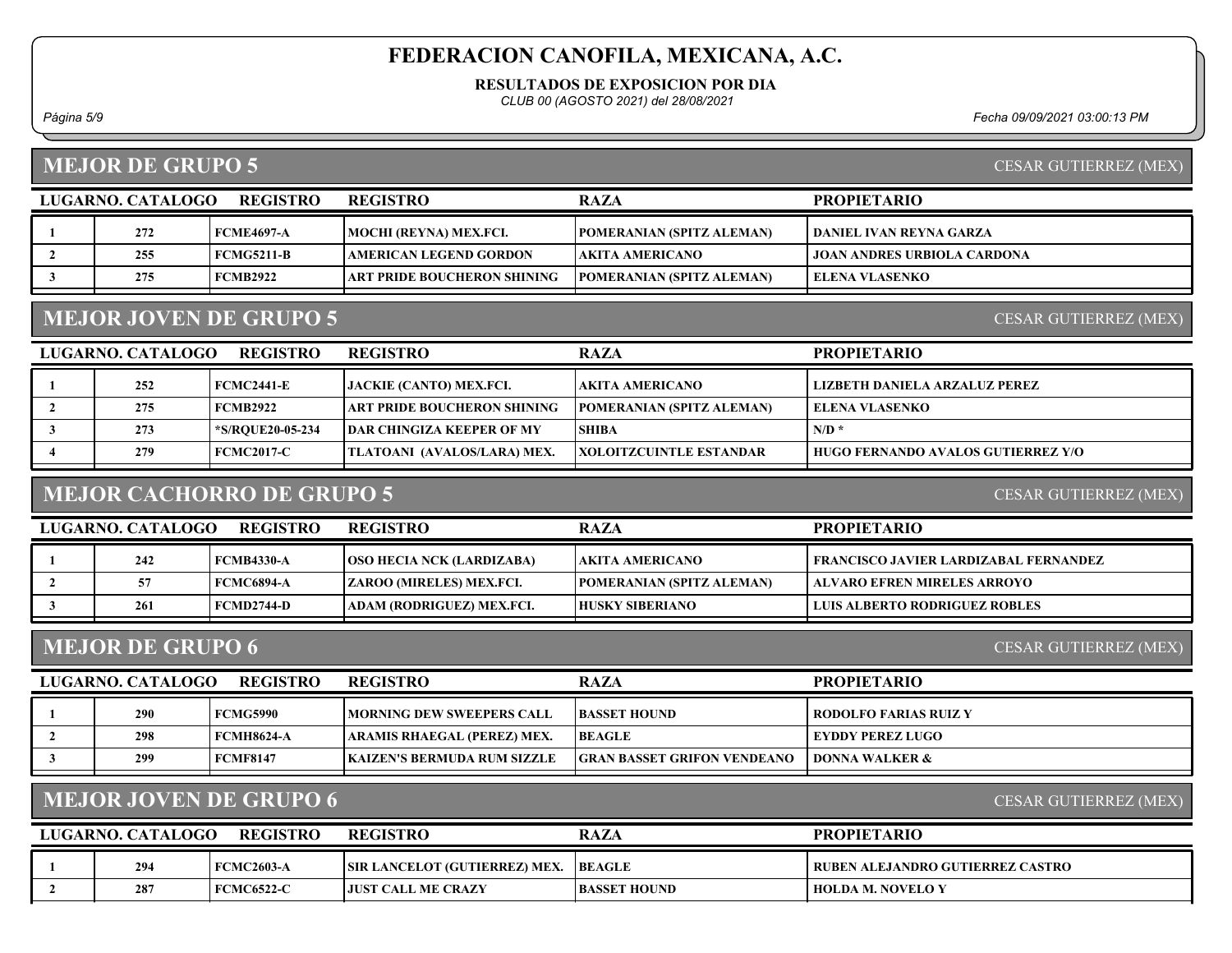RESULTADOS DE EXPOSICION POR DIA

CLUB 00 (AGOSTO 2021) del 28/08/2021

Página 6/9 Fecha 09/09/2021 03:00:13 PM

|                         | <b>MEJOR CACHORRO DE GRUPO 6</b><br>CESAR GUTIERREZ (MEX) |                               |                                       |                                 |                                          |  |  |
|-------------------------|-----------------------------------------------------------|-------------------------------|---------------------------------------|---------------------------------|------------------------------------------|--|--|
|                         | LUGARNO. CATALOGO                                         | <b>REGISTRO</b>               | <b>REGISTRO</b>                       | <b>RAZA</b>                     | <b>PROPIETARIO</b>                       |  |  |
| -1                      | 292                                                       | <b>FCMB0368-D</b>             | <b>DEPECHE MODE</b>                   | <b>BEAGLE</b>                   | <b>EDER ENRIQUE BARAJAS BUSTOS</b>       |  |  |
|                         | <b>MEJOR DE GRUPO 7</b>                                   |                               |                                       |                                 | MANUEL QUEJEIRO (MEX)                    |  |  |
|                         | LUGARNO. CATALOGO                                         | <b>REGISTRO</b>               | <b>REGISTRO</b>                       | <b>RAZA</b>                     | <b>PROPIETARIO</b>                       |  |  |
| 1                       | 304                                                       | <b>FCMH8333</b>               | LUCKSHERAY TIMATI                     | <b>SETTER INGLES</b>            | <b>JOSE ALFONSO BRITO SANCHEZ</b>        |  |  |
| $\overline{2}$          | 301                                                       | <b>FCMC3129-A</b>             | NEVER ENOUGH FOR ME                   | <b>POINTER INGLES</b>           | JONATHAN ANDRES OSORIO ABELLO Y          |  |  |
| $\mathbf{3}$            | 300                                                       | <b>FCME3372</b>               | <b>ANDY</b>                           | POINTER ALEMAN DE PELO CORTO    | <b>EDMUNDO FELIPE BATRES OLIVARES</b>    |  |  |
|                         |                                                           | <b>MEJOR JOVEN DE GRUPO 7</b> |                                       |                                 | MANUEL QUEJEIRO (MEX)                    |  |  |
|                         | LUGARNO. CATALOGO                                         | <b>REGISTRO</b>               | <b>REGISTRO</b>                       | <b>RAZA</b>                     | <b>PROPIETARIO</b>                       |  |  |
| 1                       | 301                                                       | <b>FCMC3129-A</b>             | NEVER ENOUGH FOR ME                   | <b>POINTER INGLES</b>           | JONATHAN ANDRES OSORIO ABELLO Y          |  |  |
| $\overline{2}$          | 300                                                       | <b>FCME3372</b>               | <b>ANDY</b>                           | POINTER ALEMAN DE PELO CORTO    | <b>EDMUNDO FELIPE BATRES OLIVARES</b>    |  |  |
| $\mathbf{3}$            | 302                                                       | <b>CPRPJ5973</b>              | LUCKSHERAY IMAGE LINE                 | <b>SETTER INGLES</b>            | <b>ALFONSO BRITO GODOY</b>               |  |  |
|                         | <b>MEJOR DE GRUPO 8</b>                                   |                               |                                       |                                 | CESAR GUTIERREZ (MEX)                    |  |  |
|                         | LUGARNO. CATALOGO                                         | <b>REGISTRO</b>               | <b>REGISTRO</b>                       | <b>RAZA</b>                     | <b>PROPIETARIO</b>                       |  |  |
| 1                       | 325                                                       | *S/RMEX26-08-325              | TWEEDMOUTH GOLDENS GRETHA             | <b>COBRADOR DORADO</b>          | $N/D$ *                                  |  |  |
| $\overline{2}$          | 332                                                       | <b>FCME7612</b>               | <b>DUNDEEE DUBRONIC</b>               | <b>COCKER SPANIEL AMERICANO</b> | <b>ANDRES VEGA RODRIGUEZ Y</b>           |  |  |
| $\mathbf{3}$            | 337                                                       | <b>FCMH5745-A</b>             | <b>GLORIESS IN MY LIFE (MARTINEZ)</b> | <b>SPRINGER SPANIEL INGLES</b>  | <b>MARTINEZ FLORES MARTHA PATRICIA</b>   |  |  |
| $\overline{\mathbf{4}}$ | 424                                                       | <b>CPRPJ6034</b>              | <b>RAYARAGUA INDIAN PARTY</b>         | PERRO DE AGUA ESPAÑOL           | DANIELA GUADALUPE GARZA ARCINIEGA        |  |  |
|                         | <b>MEJOR JOVEN DE GRUPO 8</b><br>CESAR GUTIERREZ (MEX)    |                               |                                       |                                 |                                          |  |  |
|                         | <b>LUGARNO. CATALOGO</b>                                  | <b>REGISTRO</b>               | <b>REGISTRO</b>                       | <b>RAZA</b>                     | <b>PROPIETARIO</b>                       |  |  |
| 1                       | 325                                                       | *S/RMEX26-08-325              | TWEEDMOUTH GOLDENS GRETHA             | <b>COBRADOR DORADO</b>          | $N/D$ *                                  |  |  |
| $\overline{2}$          | 313                                                       | <b>FCMC4214-D</b>             | RUNA (ZALDIVAR) MEX.FCI.              | <b>COBRADOR DE LABRADOR</b>     | <b>GABRIEL ZALDIVAR VALDEZ</b>           |  |  |
| $\mathbf{3}$            | 333                                                       | <b>FCME9857-B</b>             | PATCH (IZAGUIRRE) MEX. FCI.           | <b>COCKER SPANIEL AMERICANO</b> | <b>JOSE RUPERTO IZAGUIRRE VILLARREAL</b> |  |  |
|                         |                                                           |                               |                                       |                                 |                                          |  |  |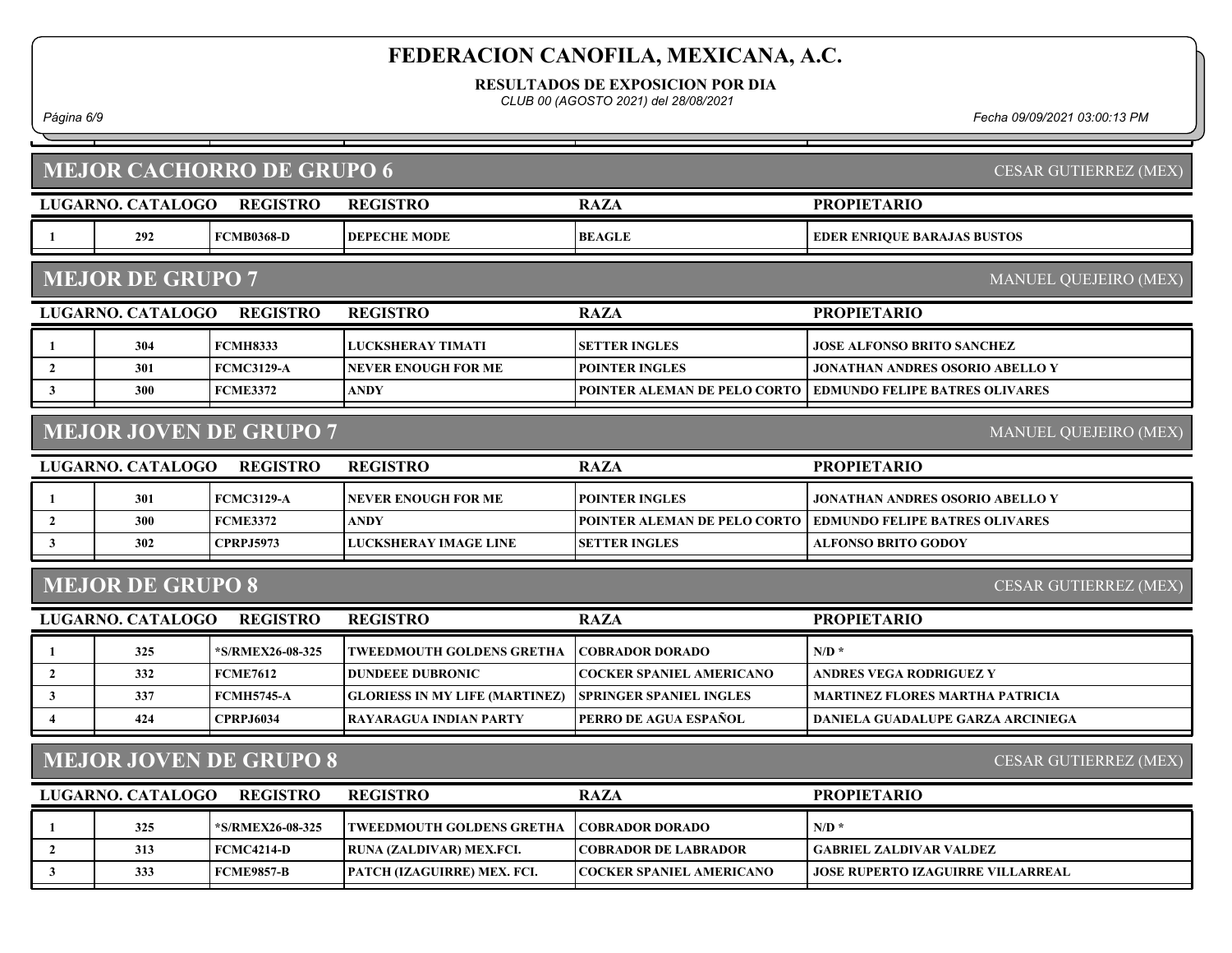RESULTADOS DE EXPOSICION POR DIA

CLUB 00 (AGOSTO 2021) del 28/08/2021

Página 7/9 Fecha 09/09/2021 03:00:13 PM

| <b>MEJOR CACHORRO DE GRUPO 8</b> |  |
|----------------------------------|--|
|                                  |  |

| LUGARNO, CATALOGO | <b>REGISTRO</b>  | <b>REGISTRO</b>          | <b>RAZA</b>                     | <b>PROPIETARIO</b>                |
|-------------------|------------------|--------------------------|---------------------------------|-----------------------------------|
| 332               | <b>FCME7612</b>  | <b>IDUNDEEE DUBRONIC</b> | COCKER SPANIEL AMERICANO_       | ANDRES VEGA RODRIGUEZ Y           |
| 336               | *S/RMEX26-08-336 | ARRGOW DIAMONDS ARE      | <b>ISPRINGER SPANIEL INGLES</b> | $N/D^*$                           |
| 424               | <b>CPRPJ6034</b> | TRAYARAGUA INDIAN PARTY  | <b>TPERRO DE AGUA ESPAÑOL</b>   | DANIELA GUADALUPE GARZA ARCINIEGA |

## MEJOR DE GRUPO 9

MANUEL QUEJEIRO (MEX)

| LUGARNO. CATALOGO | <b>REGISTRO</b>   | <b>REGISTRO</b>              | <b>RAZA</b>                          | <b>PROPIETARIO</b>                    |
|-------------------|-------------------|------------------------------|--------------------------------------|---------------------------------------|
| 362               | <b>FCMF7965-B</b> | DAYTONA (KUECHEL) MEX.FCI.   | <b>BULLDOG FRANCES</b>               | <b>ERWIN FEDERICO KUECHEL VAZQUEZ</b> |
| 365               | <b>FCME9796-A</b> | CHOVITO HNOS. GARCIA         | <b>CHIHUAHUEÑO PELO CORTO PELO  </b> | CRIADERO ``HNOS. GARCIA GIL''         |
| 374               | <b>FCMC0242-D</b> | CANDELA (SANDOVAL) MEX. FCI. | CHIHUAHUEÑO PELO LARGO PELO          | ANGEL SANDOVAL FLORES                 |
| 390               | <b>CPRPJ5929</b>  | PIEDMONTEDIVETTEMASHALLAH    | <b>IPOODLE GRANDE -</b>              | <b>JOSE DE JESUS LUNA LOPEZ</b>       |

# MEJOR JOVEN DE GRUPO 9

MANUEL QUEJEIRO (MEX)

| LUGARNO. CATALOGO | <b>REGISTRO</b>  | <b>REGISTRO</b>                 | <b>RAZA</b>                                                 | <b>PROPIETARIO</b>           |
|-------------------|------------------|---------------------------------|-------------------------------------------------------------|------------------------------|
| 365               | FCME9796-A       | CHOVITO HNOS. GARCIA            | CHIHUAHUEÑO PELO CORTO PELO   CRIADERO ``HNOS. GARCIA GIL'' |                              |
| 349               | FCMD1973-A       | AH CANIJA AYSHA (BOLAÑOS)       | <b>BULLDOG FRANCES</b>                                      | SANDRA BOLAÑOS JIMENEZ Y     |
| 374               | FCMC0242-D       | CANDELA (SANDOVAL) MEX. FCI.    | <b>CHIHUAHUEÑO PELO LARGO PELO  </b>                        | <b>ANGEL SANDOVAL FLORES</b> |
| 382               | <b>CPRPJ5996</b> | <b>G-HARMONY OF ANGELAWHITE</b> | <b>MALTES</b>                                               | NORMA ANGELICA MAGAÑA BURGOS |

## MEJOR CACHORRO DE GRUPO 9

MANUEL QUEJEIRO (MEX)

MANUEL QUEJEIRO (MEX)

| LUGARNO. CATALOGO | <b>REGISTRO</b>   | <b>REGISTRO</b>                     | <b>RAZA</b>            | <b>PROPIETARIO</b>                                                                          |
|-------------------|-------------------|-------------------------------------|------------------------|---------------------------------------------------------------------------------------------|
| 397               | <b>FCMB1405-E</b> | <b>OUINGMING CHE (OSORIA)</b>       | I SHIH TZU             | <b>JESUS DE LOS SANTOS OSORIA ESPINOSA</b>                                                  |
| 391               | <b>FCMC7348-A</b> | <b>BUMMER (VAZQUEZ) MEX.FCI.</b>    | <b>PUG</b>             | <b>SINUHE VAZQUEZ MONTOYA</b>                                                               |
| 18                | FCMB2597-B        |                                     |                        | TEVA RUFINO TAMAYO (VAZQUEZ) CHIHUAHUEÑO PELO LARGO PELO   PAULA DANIELA MARTINEZ BENAVIDES |
| 340               | <b>FCMB0609-A</b> | <b>STALLONE (ARAMBULA) MEX.FCI.</b> | <b>BULLDOG FRANCES</b> | SERGIO ALBERTO ARAMBULA BAÑALES                                                             |
|                   |                   |                                     |                        |                                                                                             |

LUGARNO. CATALOGO REGISTRO RAZA REGISTRO

PROPIETARIO

CESAR GUTIERREZ (MEX)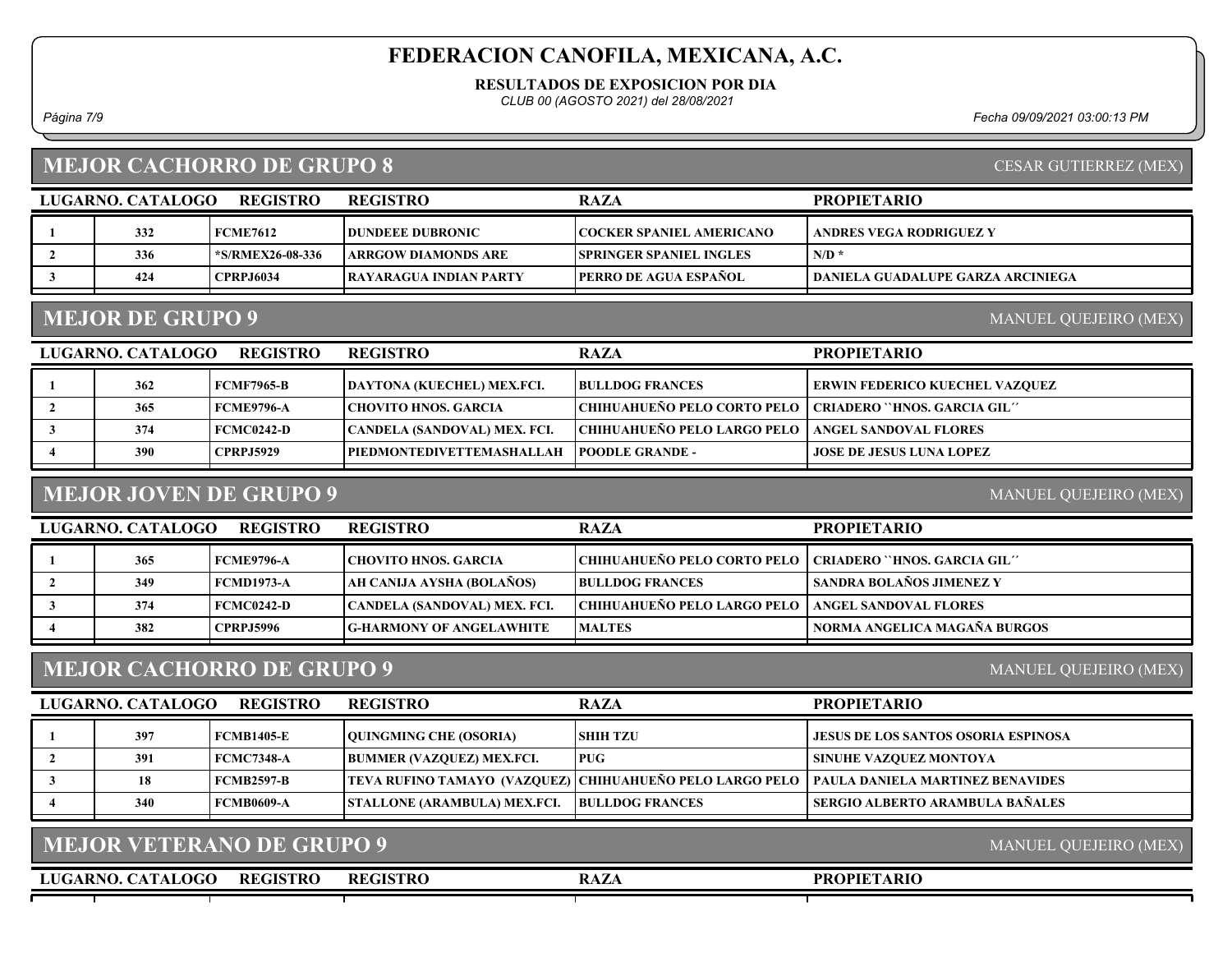RESULTADOS DE EXPOSICION POR DIA

CLUB 00 (AGOSTO 2021) del 28/08/2021

Página 8/9 Fecha 09/09/2021 03:00:14 PM

| <b>MEJOR VETERANO DE GRUPO 9</b><br>MANUEL QUEJEIRO (MEX)  |                          |                   |                                     |                                 |                                               |  |  |  |  |  |
|------------------------------------------------------------|--------------------------|-------------------|-------------------------------------|---------------------------------|-----------------------------------------------|--|--|--|--|--|
|                                                            | LUGARNO. CATALOGO        | <b>REGISTRO</b>   | <b>REGISTRO</b>                     | <b>RAZA</b>                     | <b>PROPIETARIO</b>                            |  |  |  |  |  |
|                                                            | 380                      | <b>FCMG3828</b>   | KRUMME FURCHE HUMMER                | <b>KROMFOHRLANDER</b>           | <b>DONNA WALKER</b>                           |  |  |  |  |  |
| <b>MEJOR DE GRUPO 10</b><br>CESAR GUTIERREZ (MEX)          |                          |                   |                                     |                                 |                                               |  |  |  |  |  |
|                                                            | <b>LUGARNO. CATALOGO</b> | <b>REGISTRO</b>   | <b>REGISTRO</b>                     | <b>RAZA</b>                     | <b>PROPIETARIO</b>                            |  |  |  |  |  |
| 1                                                          | 412                      | <b>CPRPI3592</b>  | WINDBORN JAJA DING DONG AT          | <b>WHIPPET</b>                  | <b>ORLANDO CANO &amp; LORI WILSON - PAUST</b> |  |  |  |  |  |
| $\mathbf{2}$                                               | 403                      | <b>CPRI3846-G</b> | <b>CATRIONA GALAR IN RED</b>        | <b>AFGANO</b>                   | <b>ALFONSO ROMERO MALDONADO</b>               |  |  |  |  |  |
| $\mathbf{3}$                                               | 405                      | <b>FCME9976-C</b> | <b>ATLAS PLEIADES (MARTINEZ)</b>    | <b>BORZOI</b>                   | <b>RICARDO MARTINEZ RUIZ</b>                  |  |  |  |  |  |
| $\overline{4}$                                             | 407                      | <b>FCME8019-A</b> | <b>GIBSON (SANCHEZ) MEX. FCI.</b>   | <b>LOBERO IRLANDES</b>          | <b>PABLO ARMANDO SANCHEZ LUGO</b>             |  |  |  |  |  |
| <b>MEJOR JOVEN DE GRUPO 10</b><br>CESAR GUTIERREZ (MEX)    |                          |                   |                                     |                                 |                                               |  |  |  |  |  |
|                                                            | LUGARNO. CATALOGO        | <b>REGISTRO</b>   | <b>REGISTRO</b>                     | <b>RAZA</b>                     | <b>PROPIETARIO</b>                            |  |  |  |  |  |
| -1                                                         | 412                      | <b>CPRPI3592</b>  | WINDBORN JAJA DING DONG AT          | <b>WHIPPET</b>                  | <b>ORLANDO CANO &amp; LORI WILSON - PAUST</b> |  |  |  |  |  |
| $\overline{2}$                                             | 403                      | <b>CPRI3846-G</b> | CATRIONA GALAR IN RED               | <b>AFGANO</b>                   | <b>ALFONSO ROMERO MALDONADO</b>               |  |  |  |  |  |
| $\mathbf{3}$                                               | 405                      | <b>FCME9976-C</b> | ATLAS PLEIADES (MARTINEZ)           | <b>BORZOI</b>                   | <b>RICARDO MARTINEZ RUIZ</b>                  |  |  |  |  |  |
| $\overline{4}$                                             | 408                      | <b>FCMC2594-B</b> | RAVENWOOD MCKINLEY                  | <b>LOBERO IRLANDES</b>          | <b>CRIADERO "RAVENWOOD McKINLEY"</b>          |  |  |  |  |  |
| <b>MEJOR VETERANO DE GRUPO 10</b><br>CESAR GUTIERREZ (MEX) |                          |                   |                                     |                                 |                                               |  |  |  |  |  |
|                                                            | LUGARNO. CATALOGO        | <b>REGISTRO</b>   | <b>REGISTRO</b>                     | <b>RAZA</b>                     | <b>PROPIETARIO</b>                            |  |  |  |  |  |
| - 1                                                        | 413                      | <b>MA-5964-B</b>  | <b>GREAT ISKRA STREAM (MARINES)</b> | <b>WHIPPET</b>                  | <b>LAURA EDNA RODRIGUEZ MARTINEZ</b>          |  |  |  |  |  |
| <b>MEJOR DE GRUPO 11</b><br>CESAR GUTIERREZ (MEX)          |                          |                   |                                     |                                 |                                               |  |  |  |  |  |
|                                                            | LUGARNO. CATALOGO        | <b>REGISTRO</b>   | <b>PROPIETARIO</b>                  |                                 |                                               |  |  |  |  |  |
| -1                                                         | 415                      | <b>XIGA0236</b>   | MACIEL KENNEL POSEIDON              | <b>BULLY AMERICANO POCKET</b>   | <b>JOSE ALBERTO MACIEL TORRES</b>             |  |  |  |  |  |
| $\overline{2}$                                             | 420                      | <b>XIGA0235</b>   | 'PR' FLOSI'S EL CAPITAN             | PITBULL TERRIER AMERICANO       | <b>LORENA MARIBEL JUAREZ CARBALLO</b>         |  |  |  |  |  |
| $\mathbf{3}$                                               | 417                      | <b>XIPZ0303</b>   | <b>GARAYS TADASHI CHINO</b>         | <b>BULLY AMERICANO ESTANDAR</b> | ELIUT MIZRAIM VENTURA CONEJO                  |  |  |  |  |  |
| $\overline{4}$                                             | 418                      | <b>XIPZ0340</b>   | <b>MAGNO</b>                        | <b>BULLY AMERICANO XL XL</b>    | <b>ESMERALDA HERNANDEZ LARA</b>               |  |  |  |  |  |